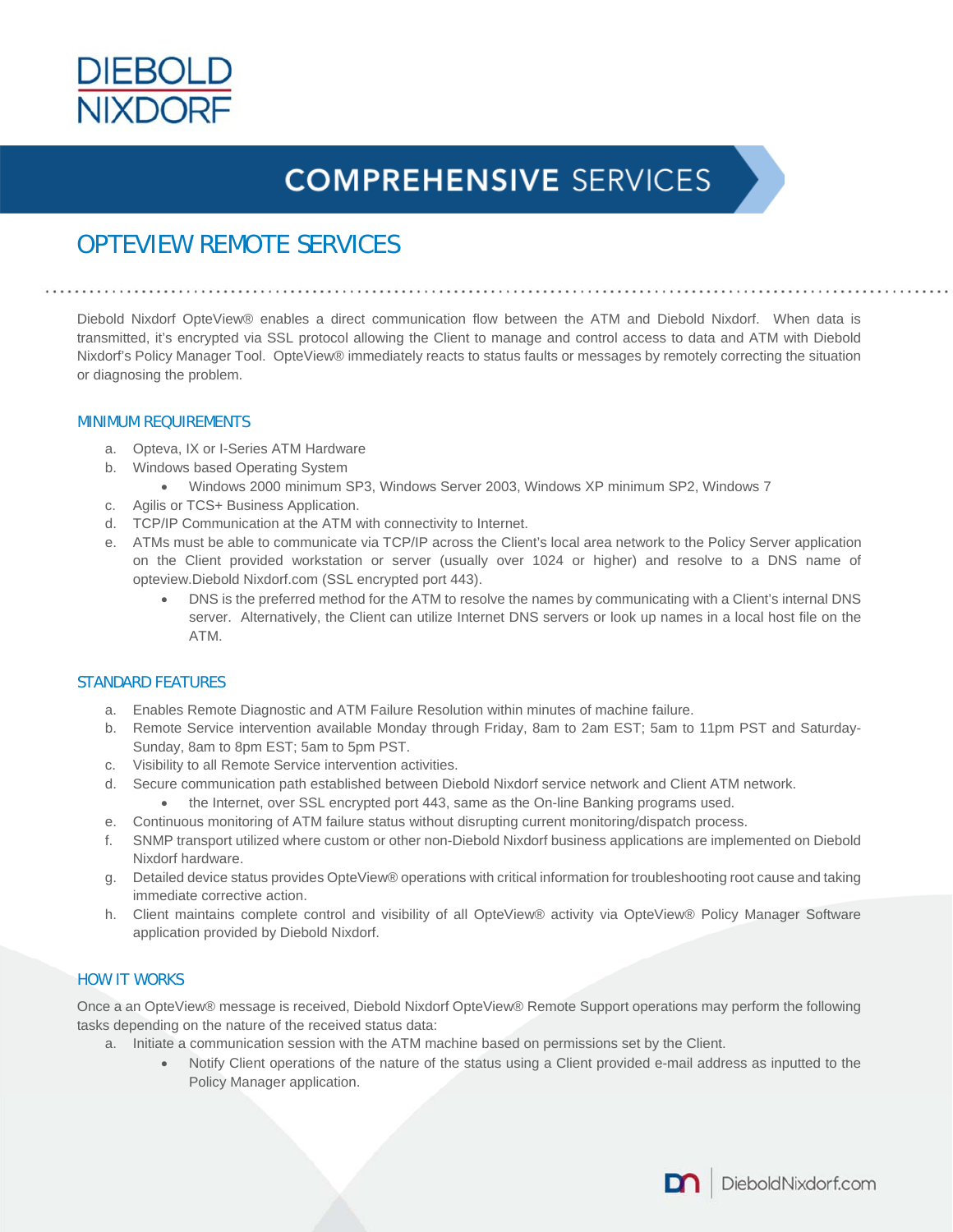

# **COMPREHENSIVE SERVICES**

- b. Perform one or more diagnostic tests.
- c. Fix the machine remotely or recommend to a Diebold Nixdorf technician who will service the machine, recovery solutions and/or parts needed for the repair.

### OPTEVIEW® ACCESS SYSTEM ARCHITECTURE

- a. OpteView® software agent needs to be installed on each ATM and the ATM needs to be configured to allow the agent to access the internet via SSL communications.
- b. The ATM performs a DNS query to look up the TCP/IP address of the OpteView® server at Diebold Nixdorf. This query can be resolved by the Client's internal server, internet DNS servers, or by looking up an entry in the ATM's local host file.
- c. The ATM initiates an outbound connection across the Client's network (via firewall, proxy servers or routers) to the OpteView® server within the Diebold Nixdorf System DMZ.
	- A Firewall rule may need to be added to the Client Management Server or locally at the ATM to allow the agent's ekernel.exe to access the OpteView® server outbound over TCP/IP.
		- o The above rule will also allow the OpteView® agent's ekernel.exe to access the Policy Manager server on the Client's network. However, if additional application security is required, two rules may be added: one for ekernel.exe outbound port 443 (agent to OpteView® server) and one for ekernel.exe outbound port 80 (agent to Policy Manager) where 80 is the port number specified during Policy Manager Installation.
- d. The OpteView® Agent will communicate with the Diebold Nixdorf OpteView® Server by first passing through Client's TCP/IP network. Client will route all OpteView® Agent traffic outbound to the Internet using DNS address OpteView.Diebold Nixdorf.com.
- e. The OpteView® agent authenticates itself to the OpteView® server at Diebold Nixdorf via an independent third party digital certificate.
- f. The ATM makes an outbound connection via SSL (port 443) to verify the authenticity of the digital certificate for Diebold Nixdorf's OpteView® server.
- g. The ATM registers itself with Diebold Nixdorf's OpteView® server via a unique Diebold Nixdorf assigned serial number.
- h. A periodic message is sent from the Policy Manager server on the Client's network to the ATM to download any updates to the ATM's security policy. This policy is defined, maintained and is the responsibility of the Client.

#### **OpteView® Access Policy Manager Application**

- a. For the Client to have visibility and control over OpteView® access Diebold Nixdorf will provide for the duration of the Advisor Services and while this agreement is in place for OpteView®, a Policy Manager application to be installed on a Client provided workstation or server inside the Client's network.
- b. Each ATM (OpteView® Agent) must be able to communicate with the Policy Manager server on the Client's internal TCP/IP network.
- c. The ATM makes a connection to the Policy Manager server using standard http on TCP port 1024 (or an alternative port if needed).
- d. The ATM keeps a current copy of its policy as defined by the Policy Manager software on its hard drive. This policy is consulted before allowing any action to be taken between the OpteView® agent on the ATM and the Diebold Nixdorf OpteView® Remote Support operations group. The local policy is verified each time the OpteView® Agent checks in with the Policy Manager and is updated only if the defined policy has changed.
- e. The Policy Manager application will notify Client Operations using a Client provided email address. For this reason, the Policy Manager server must be able to access the Client email system.
	- Application must be installed on a Client provided Workstation / Server on the Client's LAN, accessible to all administering the system via Web Browser.